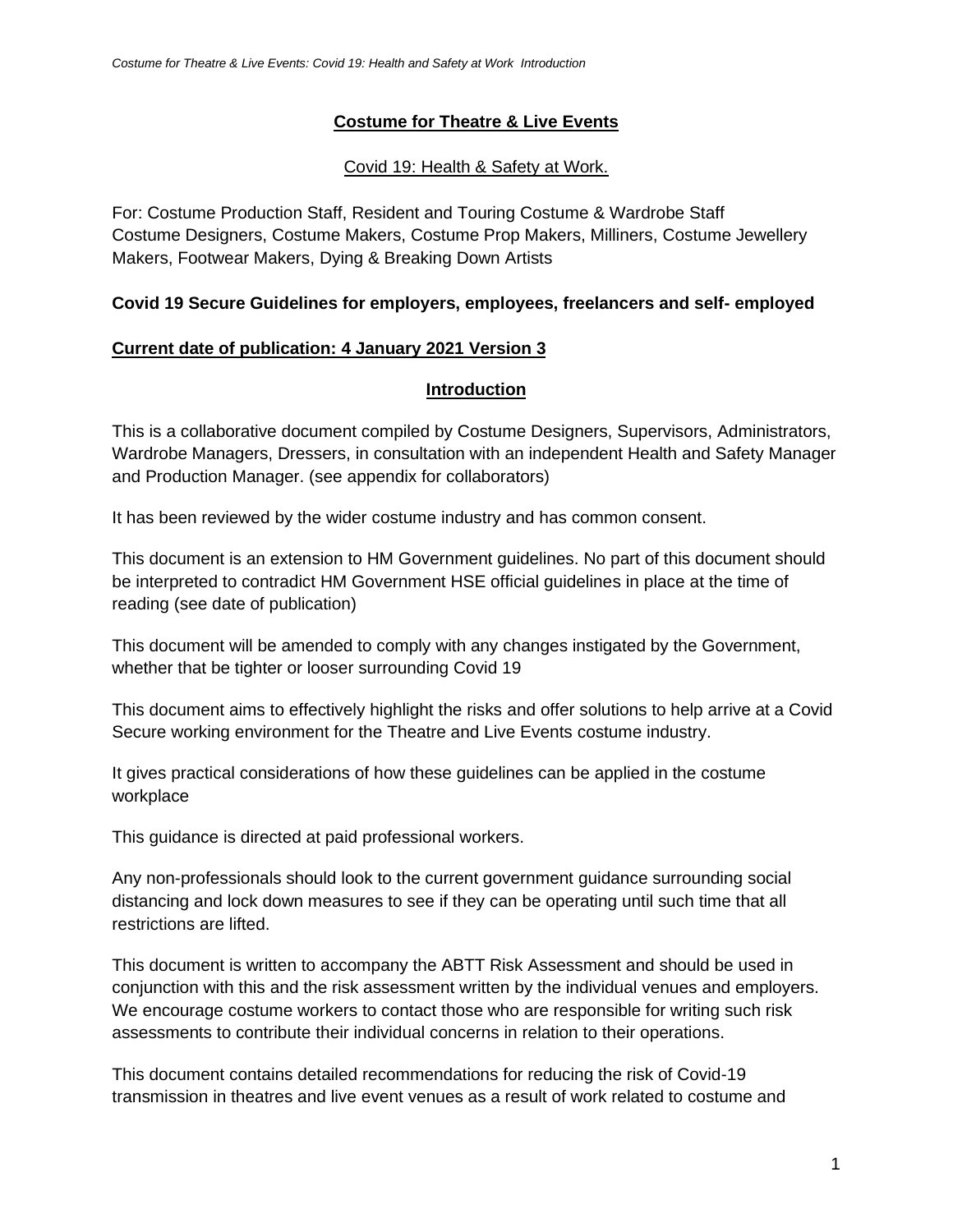wardrobe, in line with the guidelines issued by the Government which are collated in Appendix A. The guidelines identify two major modes of transmission: through touch transmission from surfaces and from aerosolized particles. As well as through breathing and coughing, the latter has specific risks for costume workers handling laundry and ironing.

The directions in the document fall into six broad categories. These principles are summarised here but this summary is not intended as, nor should it be treated as a substitute for the full document. The recommendations also do not supplant other measures that buildings may choose to implement in line with their own health and safety standards.

CITA cannot accept any liability whatsoever for any loss or damage suffered or costs incurred by any person arising from the use of guidance or advice provided. These guidelines are not provided with the intention of eliminating all risks and following the guidelines will not remove all risks. Ownership of risk remains with the employer at all times.

## 1) Social distancing

As a first line of defence, the recommendations identify areas of costume work where it is possible to maintain a metre or more distance between co-workers. All rooms in which workers will occupy for prolonged periods must also be well ventilated to prevent particles from building up. Venues must consider restructuring work spaces in order to facilitate distancing, including one-way systems and the provision of barriers where necessary. Producers and production managers also need to bear these recommendations in mind when scheduling costume fittings and technical rehearsal time.

# 2) Personal Protective Equipment (PPE)

Where social distancing is not possible, or in areas of particular hazard, PPE must be worn. The recommendations identify areas in which close contact cannot be avoided altogether, such as taking measurements, fittings, assisting actors into and out of costumes and quick changes. Venues must take whatever steps possible to keep these to a minimum. Producers and Production managers must provide relevant PPE to all staff working in the venue who have need of it, including employees, freelancers, visiting contractors and interns.

### 3) Cleaning and personal hygiene

The recommendations identify locations where work surfaces may become contaminated and need regular cleaning. Venues are responsible for the cleanliness of the building by scheduling regular cleaning. Venues must additionally provide workers with adequate facilities for frequent hand washing or sanitising.

### 4) Cohort Working

To reduce the rate of spread in the event that an infection breaks out, large venues should limit the number of people each worker comes into contact with on a daily basis by dividing work into cohorts. Cohort working or pairing of show staff will build resilience into the production.